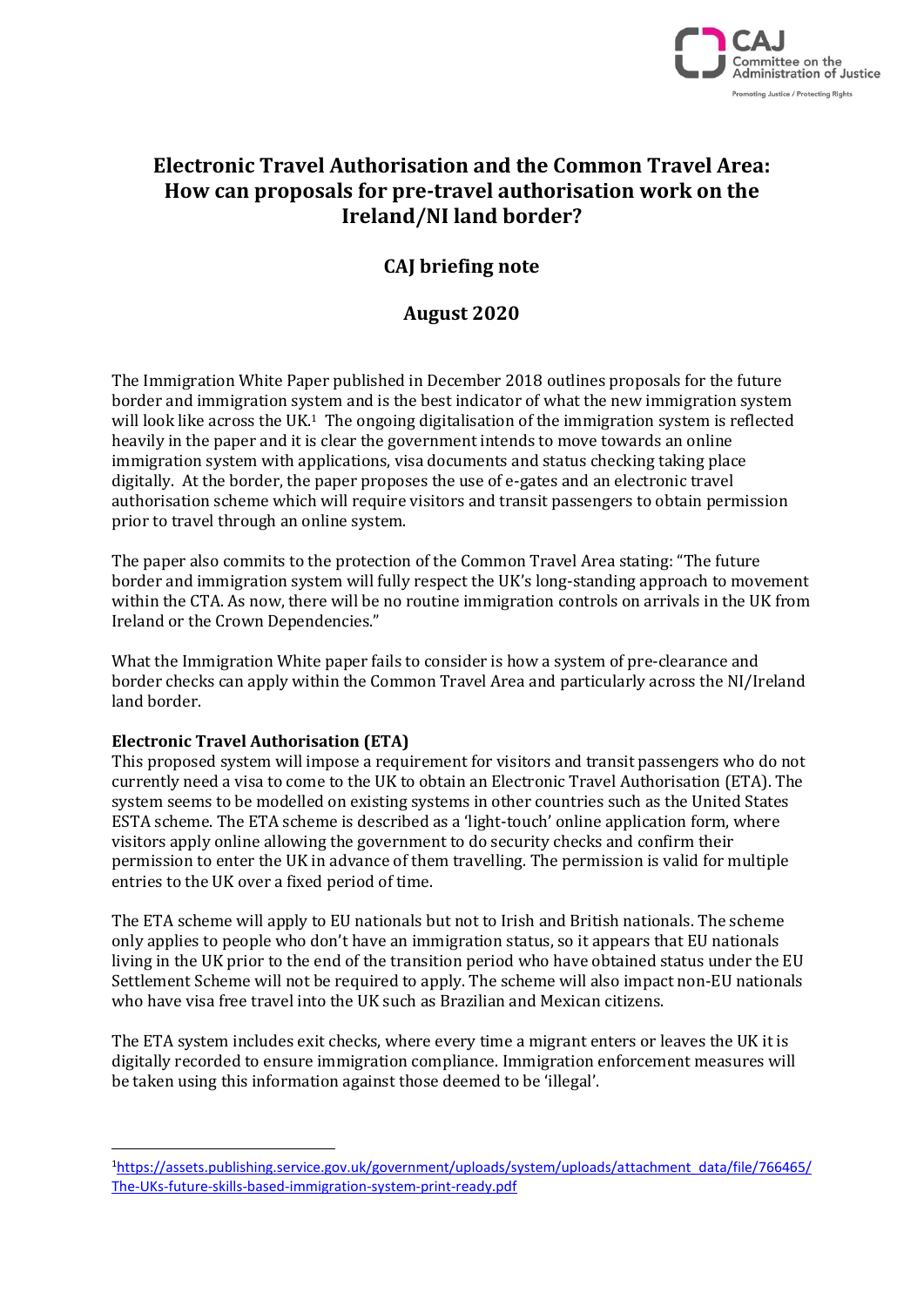The UK government updated the information on the future immigration system in July 2020 in *The UK's Points-Based Immigration System Further Details*. <sup>2</sup> This paper again commits to the protection of the Common Travel Area: "There will continue to be no routine immigration controls on journeys from within the CTA to the UK, with no immigration controls whatsoever on the Northern Ireland – Ireland land border."

The paper confirms the implementation of the ETA plan: "We will introduce a universal 'permission to travel' requirement which will require everyone wishing to travel to the UK (except British and Irish citizens) to seek permission in advance of travel."

### **Impact in the Common Travel Area**

Thousands of non-British and Irish people rely on moving fluidly across the NI/Ireland border for work, education, healthcare and services. Many cross the border multiple times a day. The reality of the NI/Ireland border is not considered in the UK government plans for the post Brexit immigration regime. Applying for an ETA in advance of entering the UK may be a simple idea for someone visiting London for a week long holiday, but how can it work for a person who needs to cross the land border multiple times without advance notice because their nearest supermarket is in Northern Ireland or because the road to their place of work crosses the border at multiple stages?

EU nationals residing on the NI side of the border who have been able to obtain status under the EU Settlement Scheme should be exempt from ETA requirements and will be able to travel freely across the border. EU citizens living in the UK post transition who obtain status under the future immigration system appear to also be exempt. However, EU citizens residing in Ireland travelling into NI cannot obtain a UK immigration status and will be required to obtain an ETA. Nationals of countries which do not require a visa to enter the UK who are resident in Ireland also appear to be required to obtain an ETA before entering NI under this system. So for example an American citizen resident in a border region of Ireland can enter NI without a visa but under this system they will be required to obtain an ETA before doing so.

While the ETA system is designed to allow multiple entry, this is over a fixed period of time and will expire. It also appears that there will be a fee for applying for an ETA and a waiting time for approval. It is simply not realistic to expect people living in border regions to utilise this system when entering and leaving the UK fluidly is an essential part of their daily life. Preventing EU citizens and visa free nationals from crossing the border without an ETA could lead to people being unable to visit family and friends, unable to access their nearest hospital or unable to access services such as the nearest supermarket or petrol station.

It is not clear what the penalty will be for failing to obtain an ETA, as the government papers only envisage a situation where a migrant will be entering through border infrastructure where this will presumably be impossible. If entering the UK without an ETA becomes a criminal or immigration offence it could carry very serious consequences for migrants living in border areas.

The use of exit checks in informing immigration enforcement is also concerning as even someone who has obtained an ETA will not be able to show they have left the UK if they do so via the land border, where there is no physical infrastructure which will record their exit. This could lead to migrants who exited the UK via the Republic of Ireland being wrongly accused of being in the UK illegally at a later stage, with potentially devastating consequences. There is also a concern that the need to police the border could lead to increased unlawful immigration checks within the Common Travel Area. Section 1(3) Immigration Act 1971

<sup>2</sup>[https://assets.publishing.service.gov.uk/government/uploads/system/uploads/attachment\\_data/file/899755/](https://assets.publishing.service.gov.uk/government/uploads/system/uploads/attachment_data/file/899755/UK_Points-Based_System_Further_Details_Web_Accessible.pdf) UK Points-Based System Further Details Web Accessible.pdf